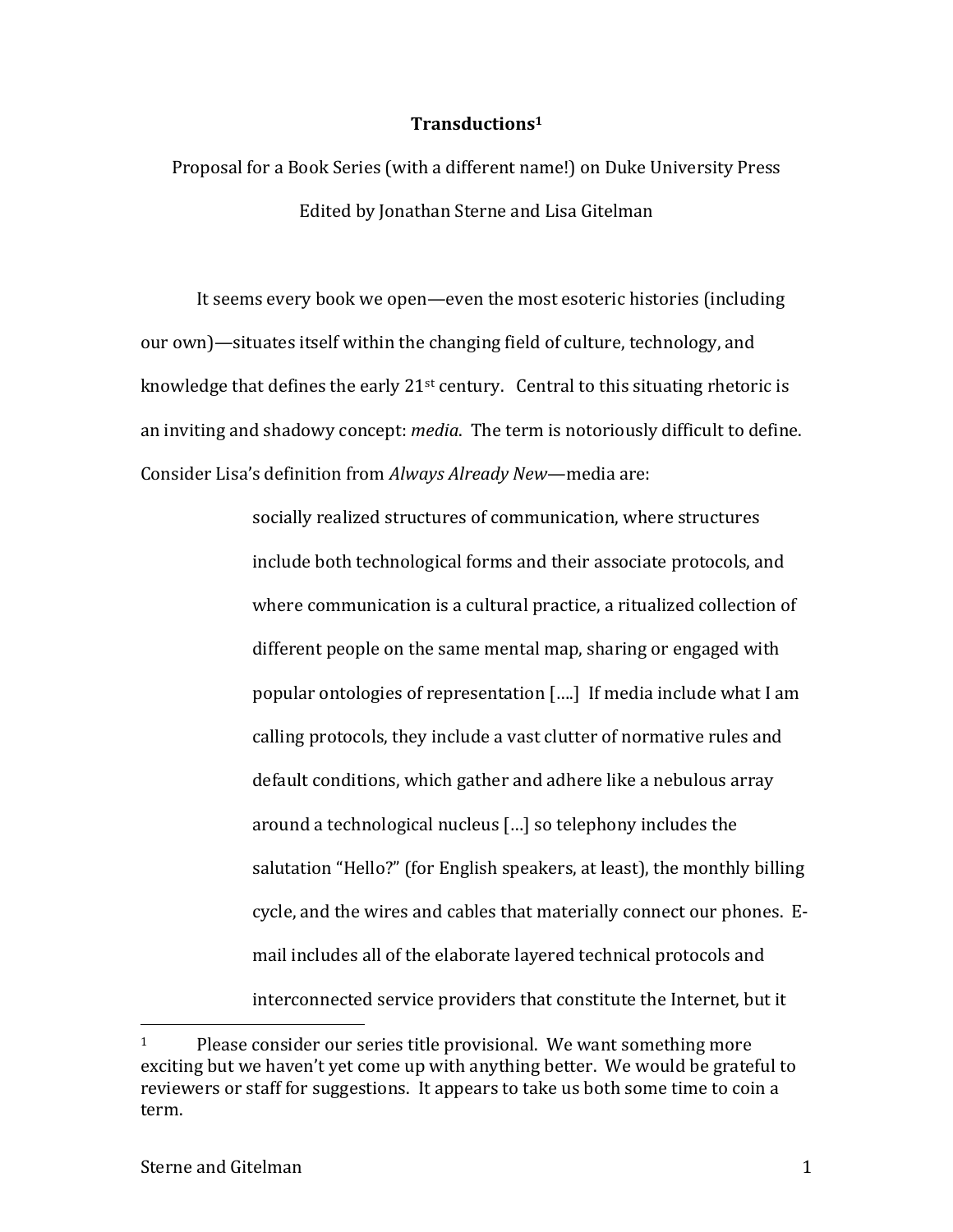also includes both the OWERTY keyboards on which e-mail gets "typed" (again, for English speakers) and the shared sense people have of what the e-mail genre is. $2<sup>2</sup>$ 

Media have encapsulated the technologized world of culture and communication for decades. In his "Genesis of the Media Concept," John Guillory suggestively argues that the term *media* was "absent but wanted" for centuries before it came into common usage. Today, the term remains wanted, but is everpresent. It shows up in fields across the humanities and social sciences. "Media studies" has been claimed a subfield of countless academic disciplines and quasi- or inter- disciplines, from communication studies to literature, sociology, American studies, music, history, philosophy, anthropology, geography, and many others. In the conclusion to his essay, Guillory writes of Adorno and Benjamin, noting that "the question of mediation and its relation to media emerges but fails to be resolved, which has been more or less the story of this relation since."3

If "the emergence of the media concept in the later nineteenth century was a response to the proliferation of new technical media [..] that could not be assimilated to the older system of the arts, "4 we have started to wonder if there is a similar transformation afoot today. Have we reached a point where desire for the term *media* has outstripped its analytical usefulness for considering the many and multifarious relations among culture, technology, knowledge, power,

communication, subjectivity, and a host of other concepts? Make no mistake: we are

<sup>&</sup>lt;sup>2</sup> Lisa Gitelman, *Always Already New: Media, History and the Data of Culture*, 7-8.

<sup>&</sup>lt;sup>3</sup> John Guillory, "Genesis of the Media Concept," 321, 62.

 $4$  ibid., 321.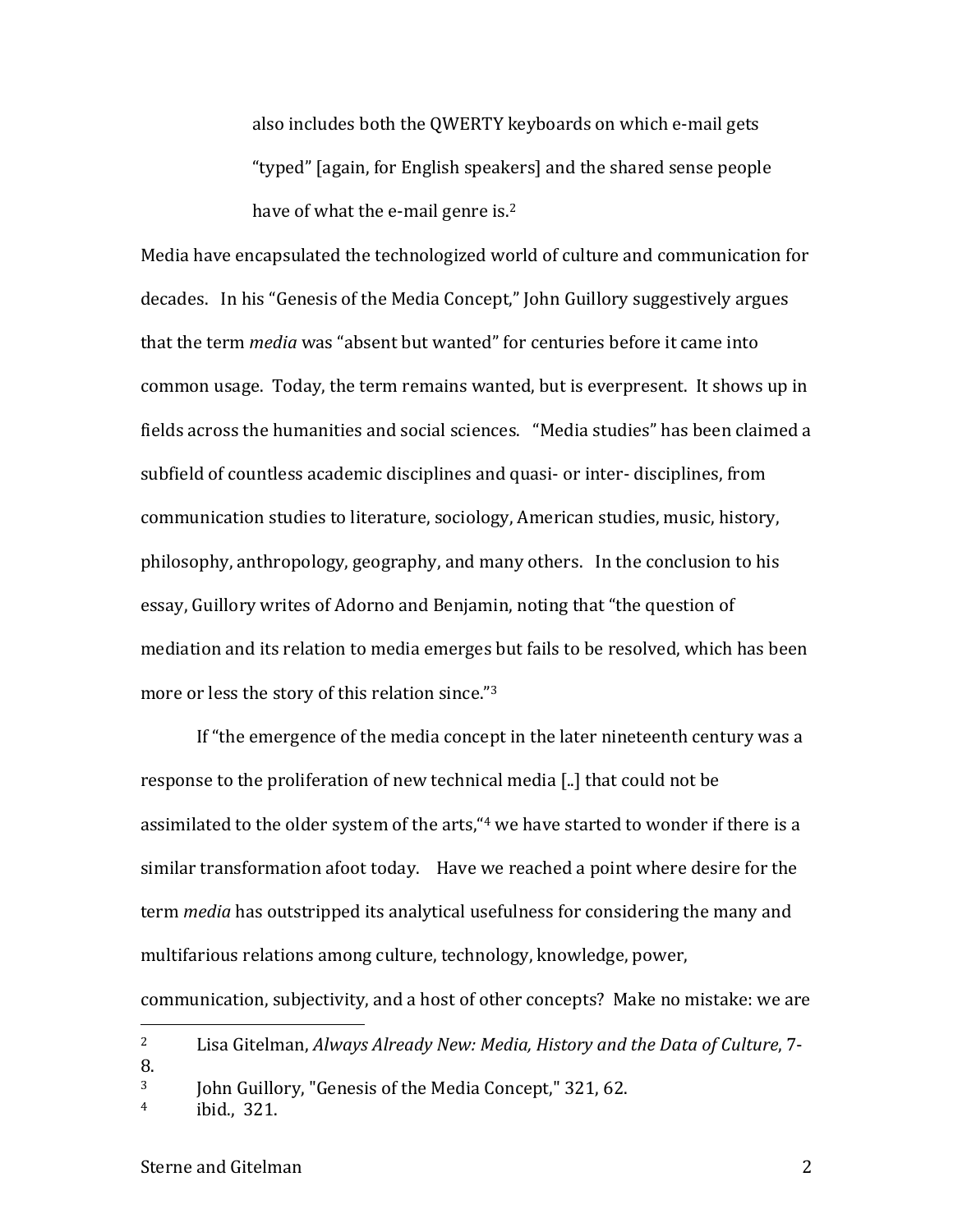not proposing an alternative to *media* as a master concept for thinking through these connections; nor are we proposing that the term be wholly abandoned. We merely note the term's insufficiency in the shadow of all that scholars have asked it to do. The media concept is no longer enough.

The same conclusion might be reached as we consider the changing articulations of technologies, knowledges, institutions and cultures around us. Changes that previous generations of scholars might have conceived as "changes in a medium" no longer happen at a single register. A few generations of scholars in the humanities might have organized their inquiry in terms of relatively "set" media like television, radio, cinema, books, music, installation art. Today, even writers who are unwavering in their commitment to a single medium begin with the presupposition of contemporary upheaval. That upheaval calls assumptions of prior stasis and cogency into question. Which aspect ratio or film stock is essential for the ontology of cinema? Which organization of broadcast, consumption, platform and color is the most fundamental to the ontology of television? Jonathan recently took up the question of *format* as an organizing metaphor of communication history in his forthcoming book on  $mp3s$ <sup>5</sup> but the point is more general. Academics have tended to condense massive fields of cultural relations into boxes—we would say *boxes* in the "literal and metaphorical sense" except the closed-off nature of a television, a movie theater, a phonograph or an iPod is already metaphorical. Future changes in the sensory world around us can happen at multiple registers,

<sup>5</sup> Jonathan Sterne, *MP3: The Meaning of a Format*.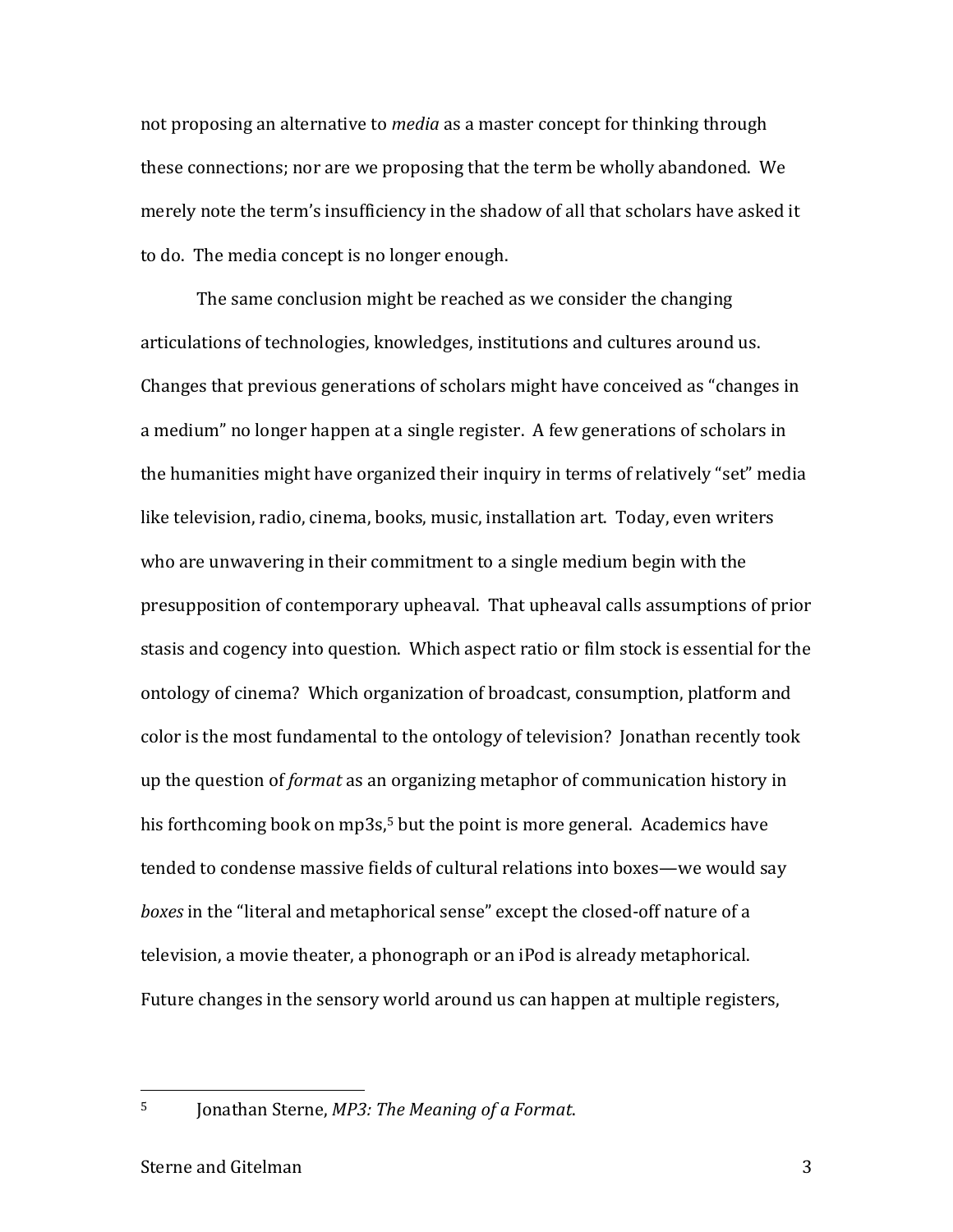from the vast and tiny infrastructures that subtend global communication, to the platforms, portals and protocols through which people seek to relate to the world.

This state of affairs leads us to wonder not only about the future, but how little we may know about the near and distant past. Our aim in launching a new book series is to find other authors who share our intellectual struggle, who seek to move above, below, beyond and around the boxes we used to think of as relatively settled or "mature" media (to use Friedrich Kittler's term for assessing the state of radio in 1992), $\epsilon$  and in so doing offer new ways of thinking through the interconnectedness of knowledges, technologies, subjectivities and cultures.

To risk stating the obvious, there is currently a publication boom in media studies. The best ones cut across the conversational spheres of conferences, disciplines, journals, presses and associations. This is an intellectual condition to which we aspire in our own work, and we plan to publish authors who share the same aspiration, and who hold to the value that it is better to advance a question across fields than to hold tight to the tools of any particular academic discipline or quasi-discipline.

## **Our Approach (and "Transduction" as a Temporary Metaphor)**

In truth, we are seeking a sexier title for the series. We are using *transductions* as a placeholder for now because it nicely gets at some of the core themes we hope to address. Transduction is the process whereby energy is transformed from one form to another. In media, a transduction happens when

<sup>&</sup>lt;sup>6</sup> Friedrich Kittler, "Observation on Public Reception," 75.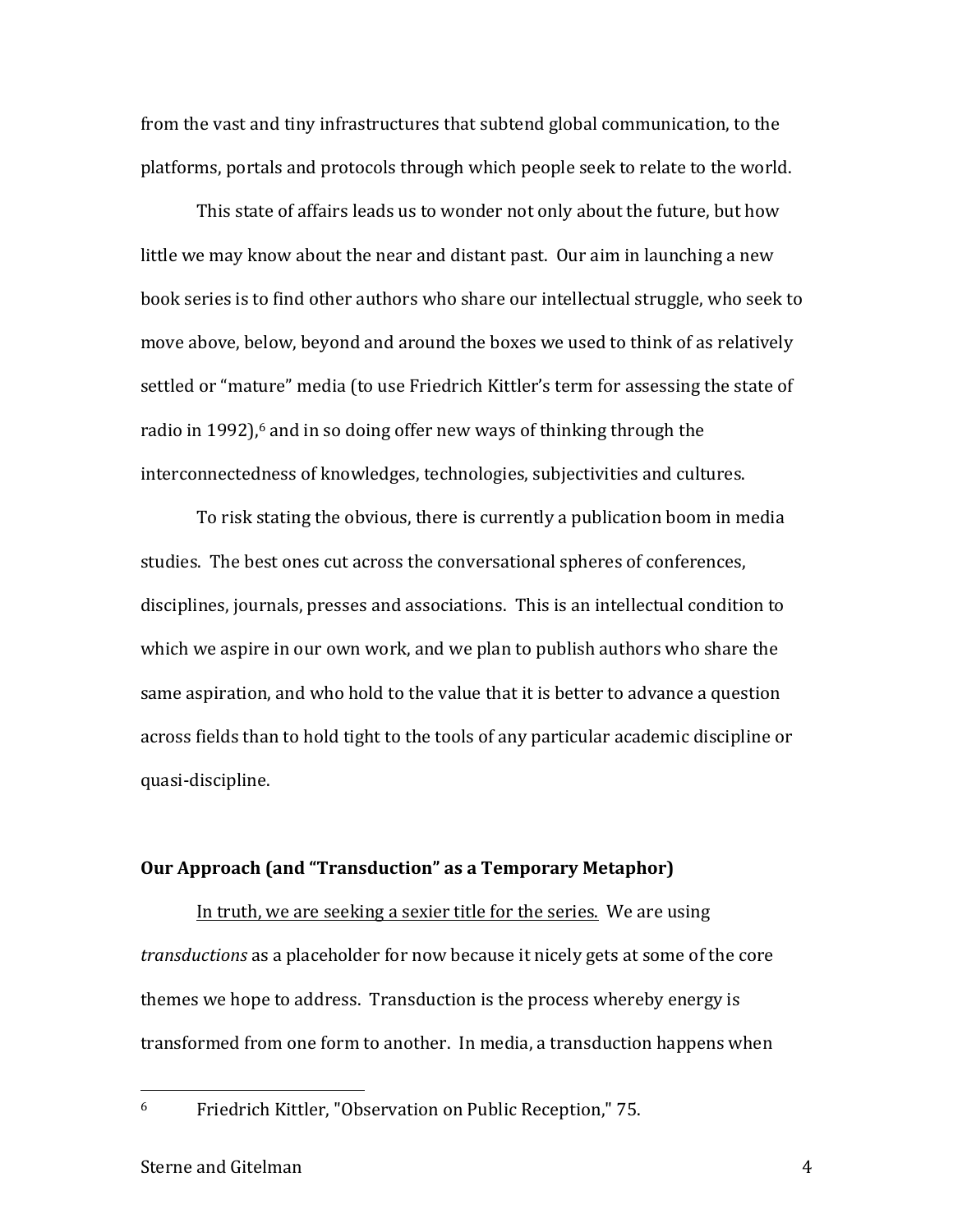machines change a signal from one form to another: a phonograph needle transduces vibrations into patterns in electrical signal; a digital camera transduces patterns of light into arrangements of bits; a laser printer transduces a data stream several times as it becomes print on the page. Jonathan used the term transducer to explain the difference between  $19<sup>th</sup>$  century sound reproduction technologies like the telephone and phonograph and what came before: the new sound media all turned sound into something else—electricity, grooves on a cylinder—and then turned it back into sound.<sup>7</sup> But of course, the term has a much longer intellectual history. Gilbert Simondon (and later Gilles Deleuze and Felix Guattari) used the term as an alternative to theories of mediation, where transduction described the process of modifying logical, spatial or scalar relations. For Deleuze and Guattari, it is "the manner in which one milieu serves as the basis for another." $8$  More recently, the term has had a life in media and cultural theory through the work of scholars like Adrian MacKenzie, who uses the term "to show how technologies are both difficult to access in terms of subjects and societies, yet indissociably folded through collectives and cultures," and Stefan Helmreich, who brilliantly uses the term both as a technical-perceptual construct and as an alternative to metaphors of immersion that dominate ethnographic thought. $9$ 

Although it does not role off the tongue, *transductions* suggests the type of work we hope to nurture and publish. With this series, we aim to support and

<sup>&</sup>lt;sup>7</sup> Jonathan Sterne, *The Audible Past: Cultural Origins of Sound Reproduction*, 22. <sup>8</sup> Gilles Deleuze and Felix Guattari, A Thousand Plateaus: Capitalism and

*Schizophrenia, Volume 2, 345; Gilbert Simondon,* "The Genesis of the Individual." Adrian MacKenzie, *Transductions: Bodies and Machines at Speed*, xi; Stefan Helmreich, "An Anthropologist Underwater: Immersive Soundscapes, Submarine Cyborgs and Transductive Ethnography."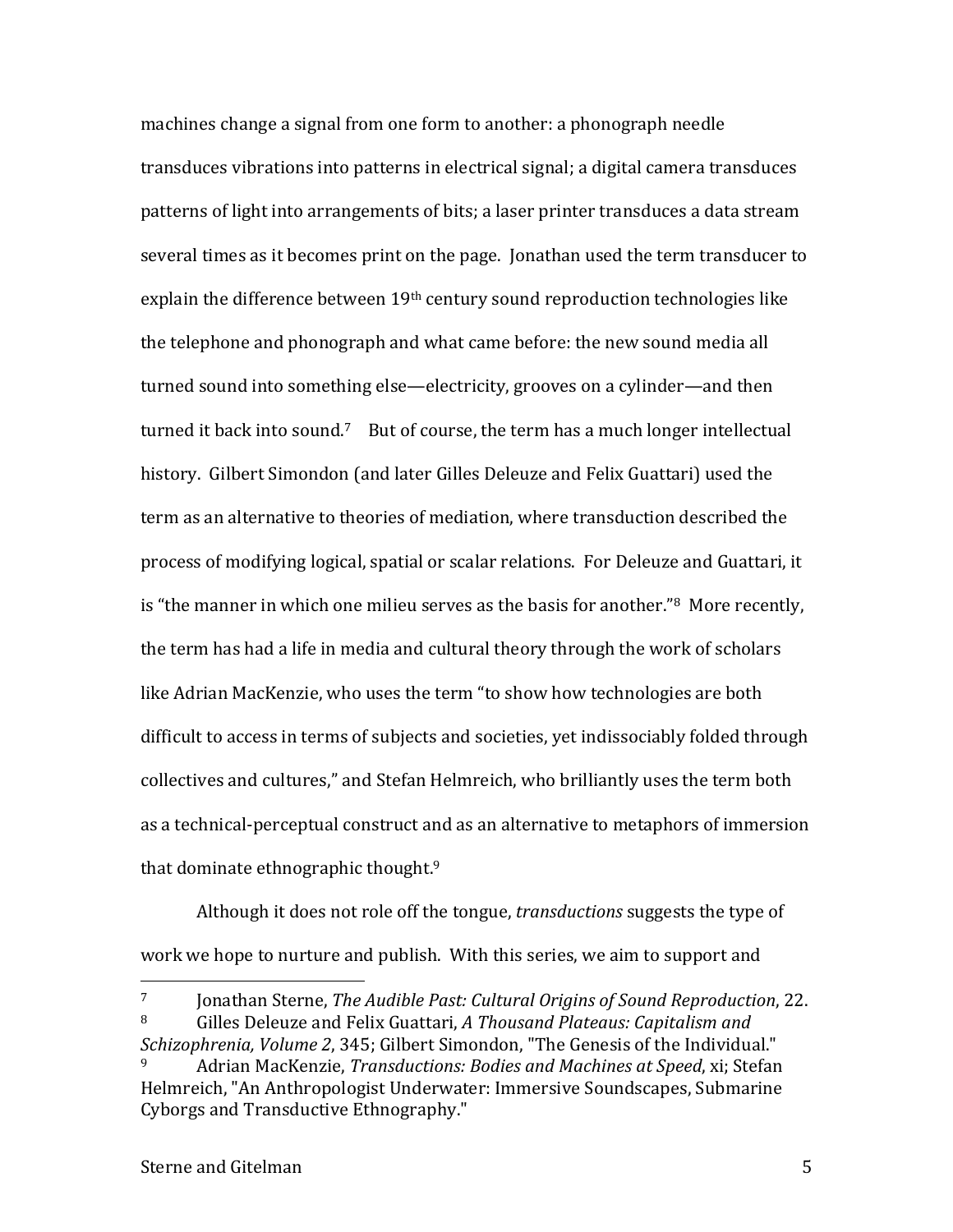sustain a study of media that begins from assumptions of mediality, rather than concepts of mediation or a primordial unmediated state; offers sustained meditations on the relationships among people, technologies, knowledges and cultures; treats the configuration of senses and cultures as an open question rather than beginning from fundamental hierarchical assumptions (such as "the primacy of the visual"); and attends to the constant switching of registers, protocols and domains that is the signature of the last and coming century. The body of work under the names "media theory" and "media archeology" begins to get at these kinds of questions. To that conversation we hope to bring a stronger commitment to contextualism and materiality. Materiality is both a fashionable and contested term in contemporary theory. Writers like Friedrich Kittler, Mark BN Hansen and Matt Kirschenbaum have extended the reach of formal analysis into the materiality of communication. Hansen describes this concept of materiality as "technical materiality for the possibility of thinking" and counterpoises it to phenomenality. Geoffrey Winthrop-Young and Michael Wutz argue for a media theory that will focus "on the intrinsic technological logic, the changing links between body and medium, the procedures for data processing." $10$  We share these authors' fascination with the finely grained detail of technical process. But we hope the work in our series will connect those conceptions of materiality with others, most notably Raymond

<sup>&</sup>lt;sup>10</sup> Geoffrey Winthrop-Young and Michael Wutz, "Translator's Preface" in Friedrich Kittler, *Gramophone-Film-Typewriter*, xiv; Mark B. N. Hansen, *Bodies in Code: Interfaces with Digital Media*; ———, "Media Theory," 298; Matthew Kirschenbaum, *Mechanisms: New Media and the Forensic Imagination*, 9-12; Siegfried Zielinski, *Deep Time of the Media: Toward an Archaeology of Hearing and Seeing by Technical Means.* Though this line of thinking is often said to have descended from McLuhan, Heidegger is an equally important source.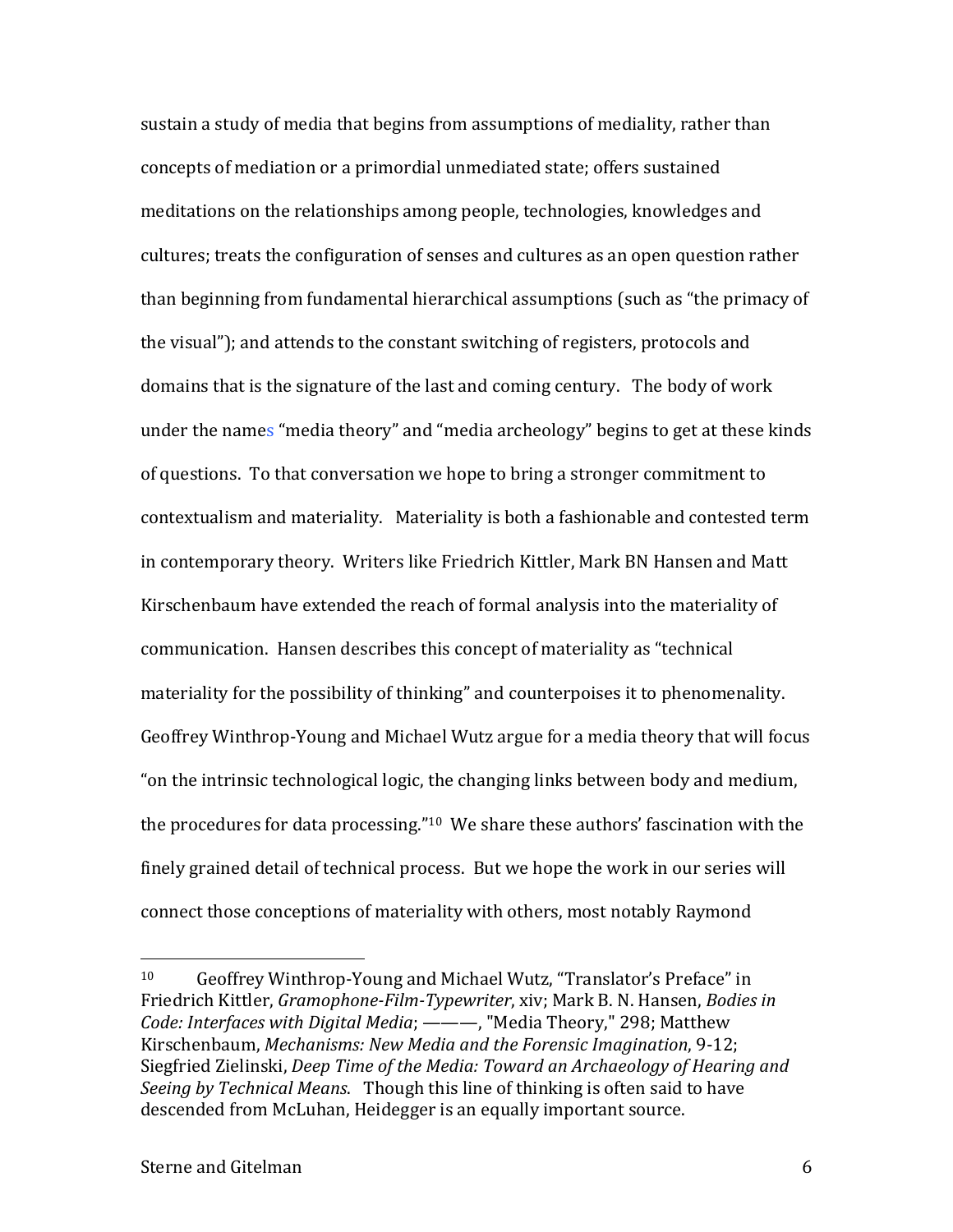Williams' notion of the materiality of a technology as inseparable from its embeddedness in social relations and its situation in time and space.<sup>11</sup> As Lisa has written, when discussing the materiality of media, "it is better to specify telephones in 1890 in the rural United States, broadcast telephones in Budapest in the 1920s, or cellular, satellite, corded and cordless landline telephones in North America at the beginning of the twenty-first century. Specificity is the key." $12$  Our series is intended to sustain the burgeoning interest in materiality, but also promote a commitment to radical contextualism, drawn from a range of politicized intellectual movements currently in constellation with English-language cultural studies: feminism, critical race theory, queer theory, postcolonialism, Marxism, disability studies, animal studies and environmental theory, to offer an incomplete list. This diverse field of work is distinguished by its attention to the changing relations of culture and power, a preoccupation we share.

We have an interest in publishing subject matter that follows our own expertise but also touches at its edges: the cultural history of media and communication technologies, sound studies, print culture, and digital and new media and the histories of the production of knowledge. We are also regularly in touch with anthropologists of media and given Duke's strong record in publishing theorized anthropology, we hope that some of that work might also appear in the series. An art historian working on problems of media, sound or print might also be of interest to us, though again we would need to make sure the manuscript is

<sup>11</sup> Raymond Williams, *Television: Technology and Cultural Form*; ———, *Marxism and Literature.* See also Charles Acland, "Introduction."

<sup>12</sup> Gitelman, *Always Already New: Media, History and the Data of Culture*, 8.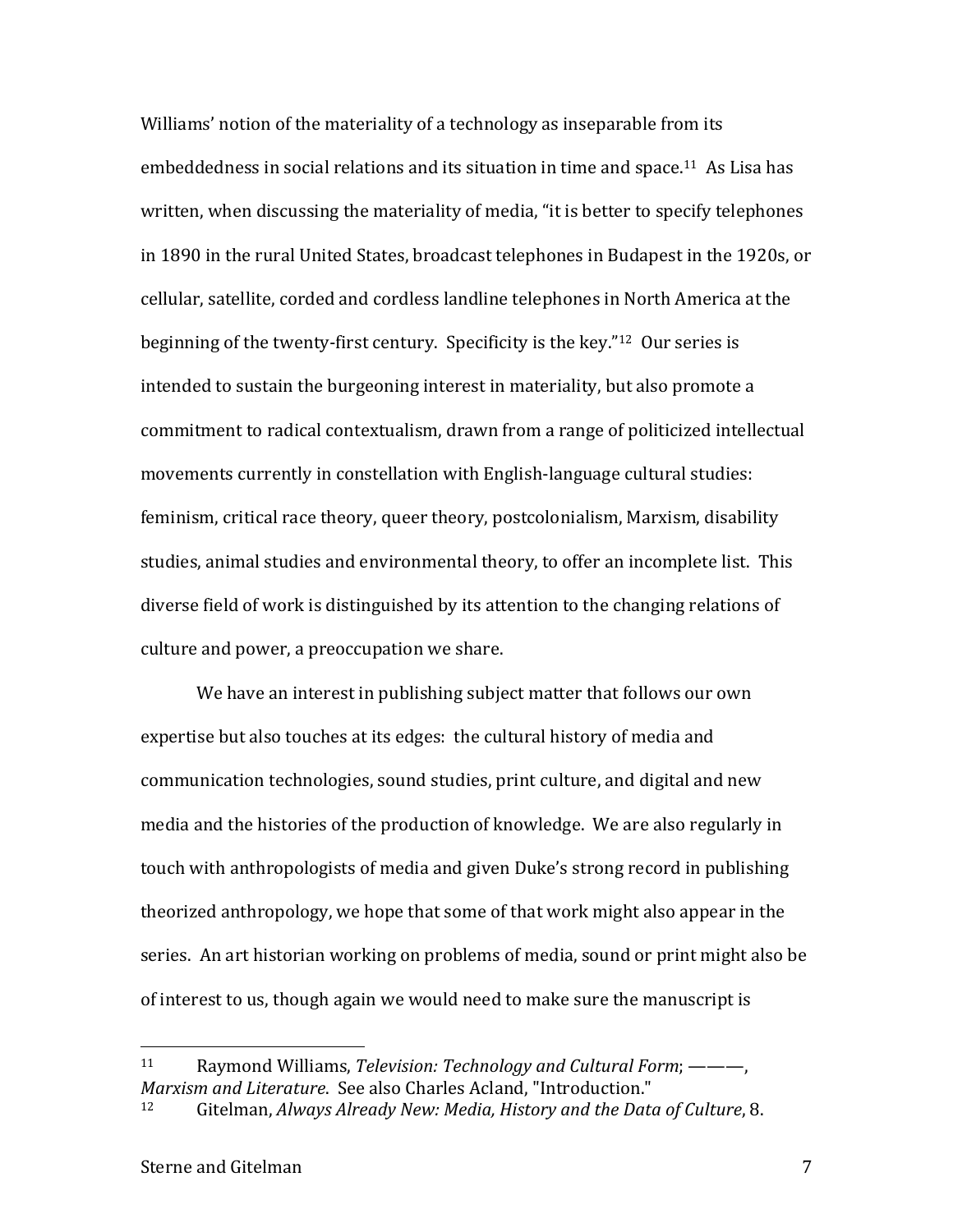reviewed within its own field. In all cases, we want work in the series to embody a contextualist approach, where the empirical matter under consideration is opened out into a larger field of context and contestation, and where both the field of knowledge and the knower at problematized.<sup>13</sup> We are not simply interested in being a home for more books on print, media history, digital culture or sound.

Methodologically, we hope that all of the books in the series will be explicitly concerned with the work of "object construction," to use Pierre Bourdieu's term for the most fundamental intellectual operation.<sup>14</sup> There is no shortage of scholarship on communication, technology and culture. What we are looking for is work that moves transversally<sup>15</sup> across registers, that asks new kinds of questions or defines new problems, that situates their subjects across—and not just within—fields of knowledge, and that connects materials to theory and theory to materials.

Although we do not want to fetishize interdisiplinarity, we also have no allegiance to any particular academic field or discipline, and could imagine publishing work by scholars in a range of departments and from a range of intellectual traditions. We are particularly interested in supporting the work of junior scholars who are pushing the boundaries of their fields, and combining theories and objects in new ways. This is our primary motivation in starting a new series. 

<sup>&</sup>lt;sup>13</sup> Donna Haraway, *Simians, Cyborgs and Women*, 183-202; Jennifer Daryl Slack and J. Macgregor Wise, *Culture + Technology: A Primer*, 109; Lawrence Grossberg, *Cultural Studies in the Future Tense*, 17-26.

<sup>14</sup> Pierre Bourdieu, Jean-Claude Chamboredon, and Jean-Claude Passeron, The *Craft of Sociology: Epistemological Preliminaries,* 33-55; Pierre Bourdieu and Loic J.D. Wacquant, An Invitation to Reflexive Sociology, 220-24.

<sup>&</sup>lt;sup>15</sup> Here we have in mind Gilles Deleuze's commentary on Foucault's methods of object construction: Gilles Deleuze, *Foucault*, 20, 31, 78, 94.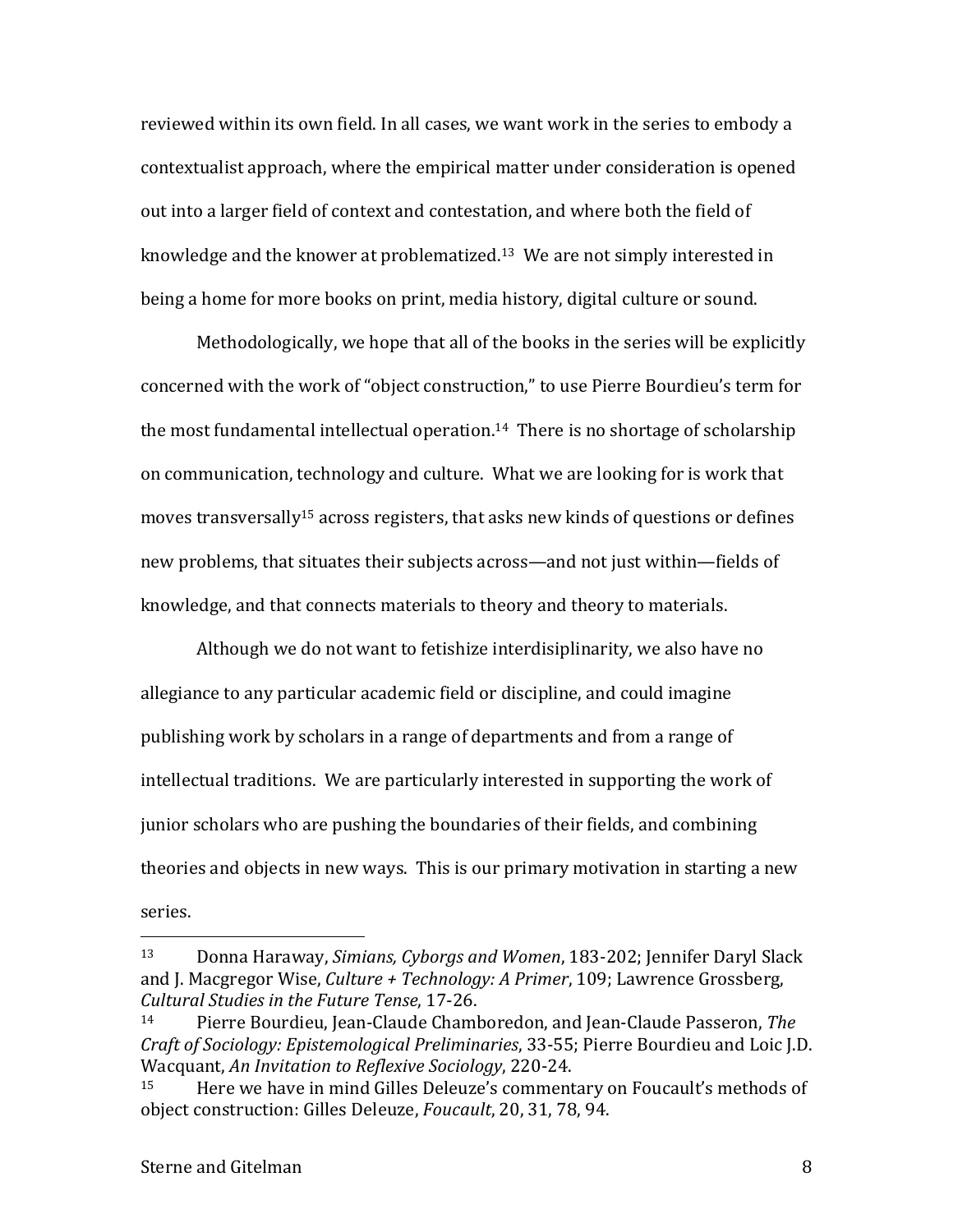#### **Some Examples of What We Hope to Publish:**

The first two books on the series are likely to be our own. Jonathan Sterne's *MP3: The Meaning of a Format* is currently going into production and scheduled for fall 2012 release. Lisa Gitelman's *Making Knowledge With Paper* is currently aimed for publication in 2013. After that, we know of the following projects that we find potentially of interest:

[discussion of other books snipped]

### **What the series will not publish:**

 $\rightarrow$  We are not interested in publishing "straight up" histories or ethnographies of particular media or technologies (histories of television, radio, magazines, popular music, etc). Our goal is to think and write transversally about technology and culture, so well-established objects will not be our primary concern. Additionally, Duke already has a strong presence in Cinema, Television Studies and Popular Music, and we aren't particularly interested in hijacking books that would go elsewhere in the catalogue.

 $\rightarrow$  Conversely, we do not intend to publish pure theory. We expect that all of the books we consider have a significant empirical dimension, whether than is in the classic sense of history, ethnography, phenomenology or textual interpretation, or in terms of the "new empiricisms" afforded by poststructuralist, postcolonial, antiracist and feminist thought.

# [Markets, Logistics, Bios all snipped]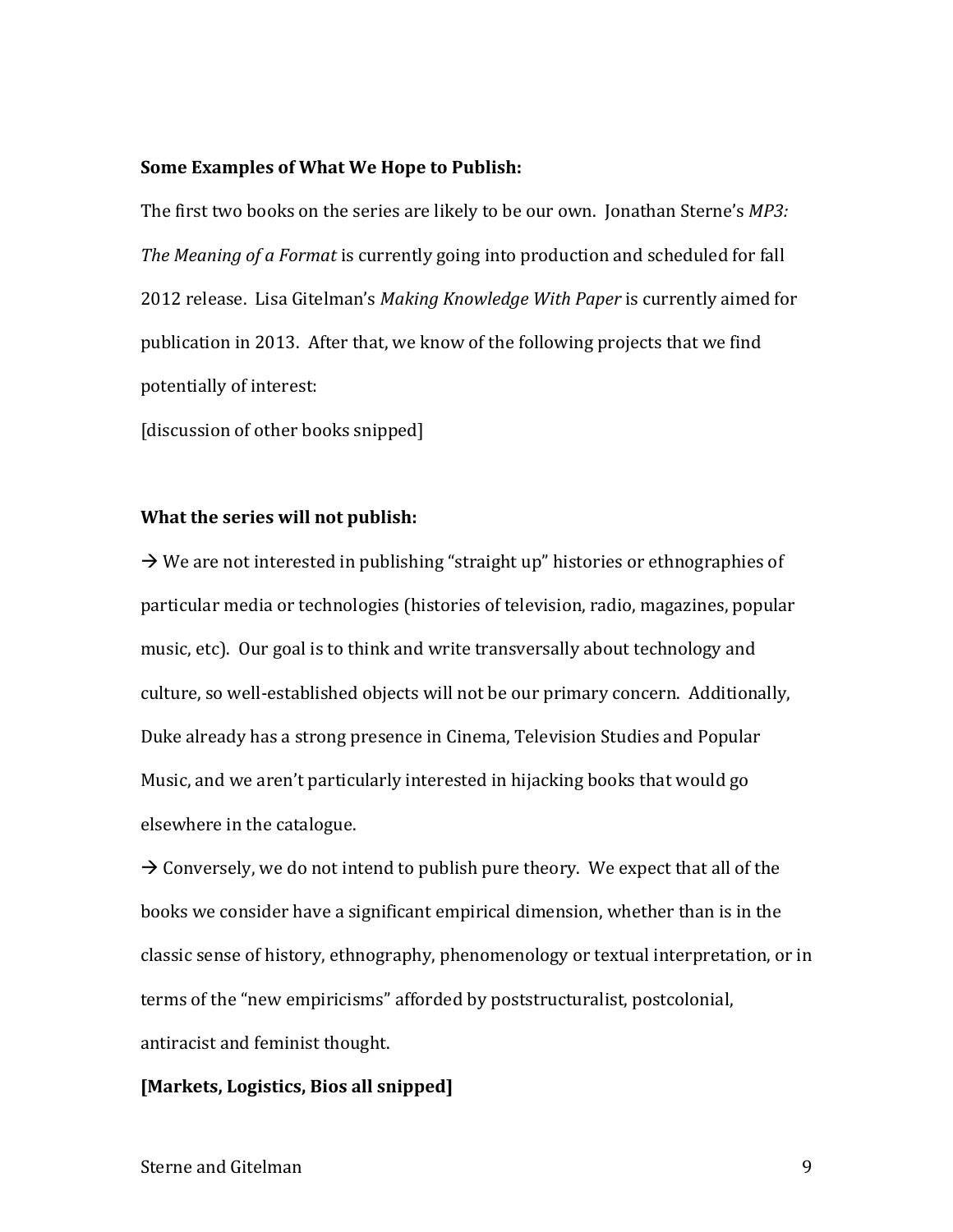## **References.**

- Acland, Charles. "Introduction." In *Residual Media*, edited by Charles Acland, xiiixxvii. Minneapolis: University of Minnesota Press, 2007.
- Bourdieu, Pierre, Jean-Claude Chamboredon, and Jean-Claude Passeron. The Craft of *Sociology: Epistemological Preliminaries*. Translated by Richard Nice. New York: Walter de Gruyter, 1991.
- Bourdieu, Pierre, and Loic J.D. Wacquant. An Invitation to Reflexive Sociology. Chicago: University of Chicago Press, 1992.
- Deleuze, Gilles. *Foucault*. Translated by Sean Hand. Minneapolis: University of Minnesota Press, 1988.
- Deleuze, Gilles, and Felix Guattari. A Thousand Plateaus: Capitalism and *Schizophrenia, Volume 2.* Translated by Brian Massumi. Minneapolis: University of Minnesota Press, 1987.
- Gitelman, Lisa. Always Already New: Media, History and the Data of Culture. Cambridge: MIT Press, 2006.
- Grossberg, Lawrence. *Cultural Studies in the Future Tense*. Durham: Duke University Press, 2010.
- Guillory, John. "Genesis of the Media Concept." *Critical Inquiry* 36, no. 2 (2010): 321-62.
- Hansen, Mark B. N. *Bodies in Code: Interfaces with Digital Media*. New York Routledge, 2006.
- ———. "Media Theory." *Theory, Culture and Society* 23, no. 2-3 (2006): 297-306. Haraway, Donna. *Simians, Cyborgs and Women*. New York: Routledge, 1991.
- Helmreich, Stefan. "An Anthropologist Underwater: Immersive Soundscapes, Submarine Cyborgs and Transductive Ethnography." *American Ethnologist* 34, no. 4 (2007): 621-41.
- Kirschenbaum, Matthew. *Mechanisms: New Media and the Forensic Imagination*. Cambridge: MIT Press, 2008.
- Kittler, Friedrich. *Gramophone-Film-Typewriter*. Translated by Geoffrey Winthrop-Young and Michael Wutz. Stanford: Stanford University Press, 1999.
- ———. "Observation on Public Reception." In *Radio Rethink: Art, Sound and Transmission*, edited by Daina Augaitis and Dan Lander, 74-85. Banff: Walter Phillips Gallery, 1994.
- MacKenzie, Adrian. *Transductions: Bodies and Machines at Speed*. New York: Continuum, 2002.
- Simondon, Gilbert. "The Genesis of the Individual." In *Incorporations*, edited by Jonathan Crary and Sanford Kwinter. New York: Zone Books, 1992.
- Slack, Jennifer Daryl, and J. Macgregor Wise. *Culture* + Technology: A Primer. New York: Peter Lang, 2006.
- Sterne, Jonathan. *The Audible Past: Cultural Origins of Sound Reproduction*. Durham: Duke University Press, 2003.